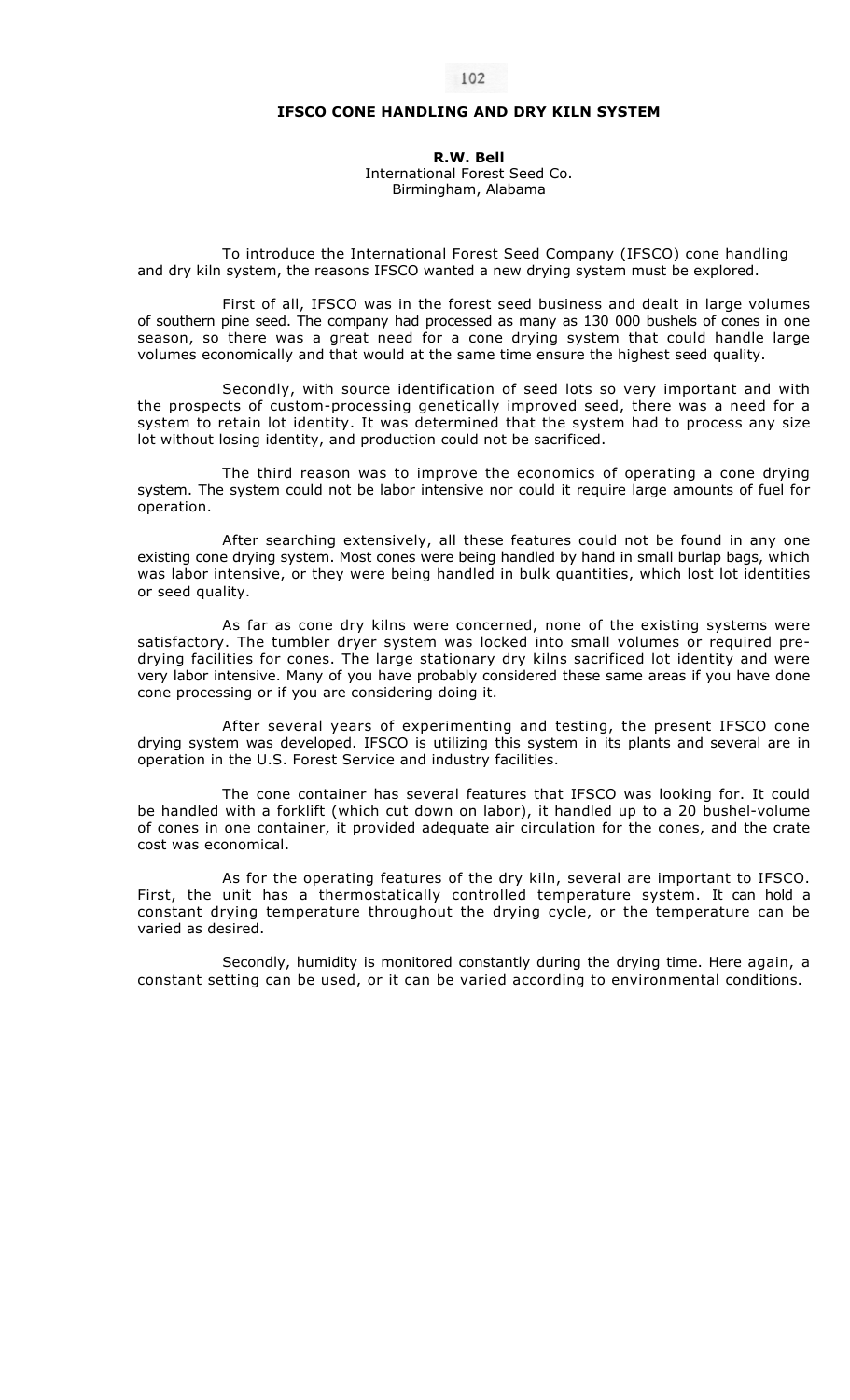A third feature is the stackable tray. Each tray is individually handled with a capacity of six bushels of unopened cones. Trays can be stacked six high, and any tray can be individually inspected during the drying process. The tray is constructed primarily of wooden parts, which helps in insulation during drying. Tray bottoms are constructed from perforated metal.

A water injection system is another feature. This system is used when there may be unusual cone characteristics or circumstances that would require moisture to be applied to cones after they are in the trays. Water can be added to the cones after they have been dried, and the cones will close back to nearly the original size. This is helpful in the southern U.S. in opening early-picked cones.

Another feature of the system is the unique heated air recirculation system. The air passes through the cones and by a ductwork system is recirculated to the heating system. The air is automatically monitored for humidity, and optimum use is made of its moisture absorption capacity. When the air becomes saturated with moisture, shutters automatically open, moist air is expelled, and dryer air is taken in.

Fuel consumption is another important feature. Natural gas, propane gas, or fuel oil can be used; however, natural gas or propane gas is recommended since it tends to burn cleaner. By recirculation, the fuel consumption has been reduced by approximately 60% over conventional noncirculating systems.

Portability of the system is also a benefit. The entire dry kiln can be loaded on flatbed trucks and transported wherever necessary. The system is never tied to a permanent location.

The following is a description of how the cone handling and drying system works. Figure 1 shows the flow process for the system; however, you must keep in mind that these procedures may be varied to suit different conditions.

To operate the system, a 2500-pound lift capacity electric forklift is used. This machine is equipped with a special rotating fork positioning attachment. The special use of this attachment can be seen as the dry kiln operation is explained. The attachment can be mounted on most any forklift with the addition of hydraulic valves to handle operation.

The cones are gathered from either seed orchards or natural stands. They are put into the 20-bushel crates in the field and are transported to IFSCO plants by flatbed trucks. As cones are received at IFSCO plants, they are stored in open field conditions. They are held there to complete the after-ripening process, which allows the seed to mature. This requires approximately 5 weeks from harvest.

The cones are then dumped into a hopper by forklift with the special rotating fork. This hopper has a capacity of 225 bushels.

To fill the dry kiln unit initially, trays are filled individually as they are removed from the dry kiln. Each tray receives approximately six bushels of cones, allowing room for expansion and proper air circulation.

After the cones have been dried properly, the unit can be emptied. Trays containing dried cones are removed from the unit and the cones are dumped into a hopper. This hopper feeds the cone tumbler, which extracts the seed from the cone.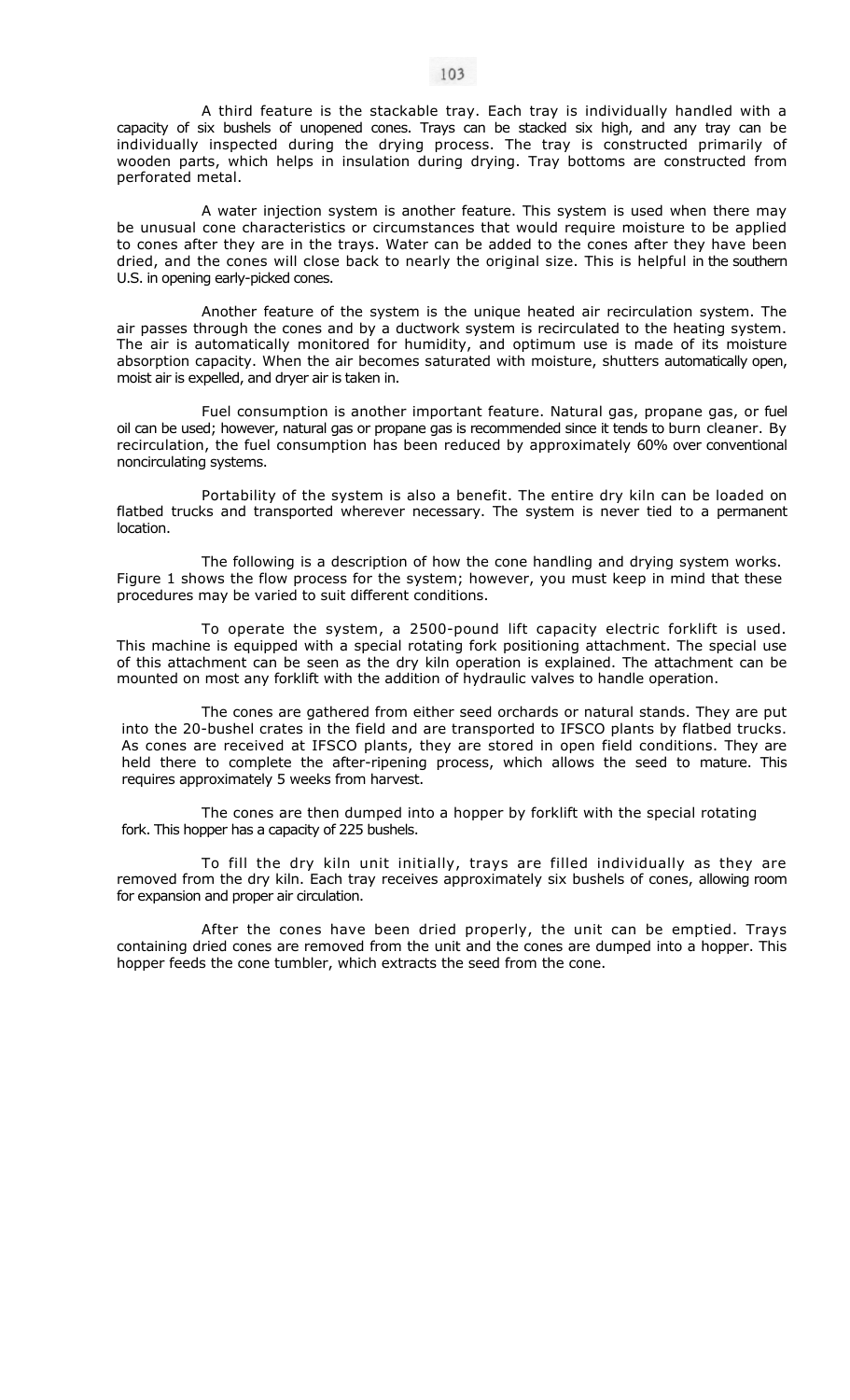

Figure 1. IFSCO cone handling and drying system.